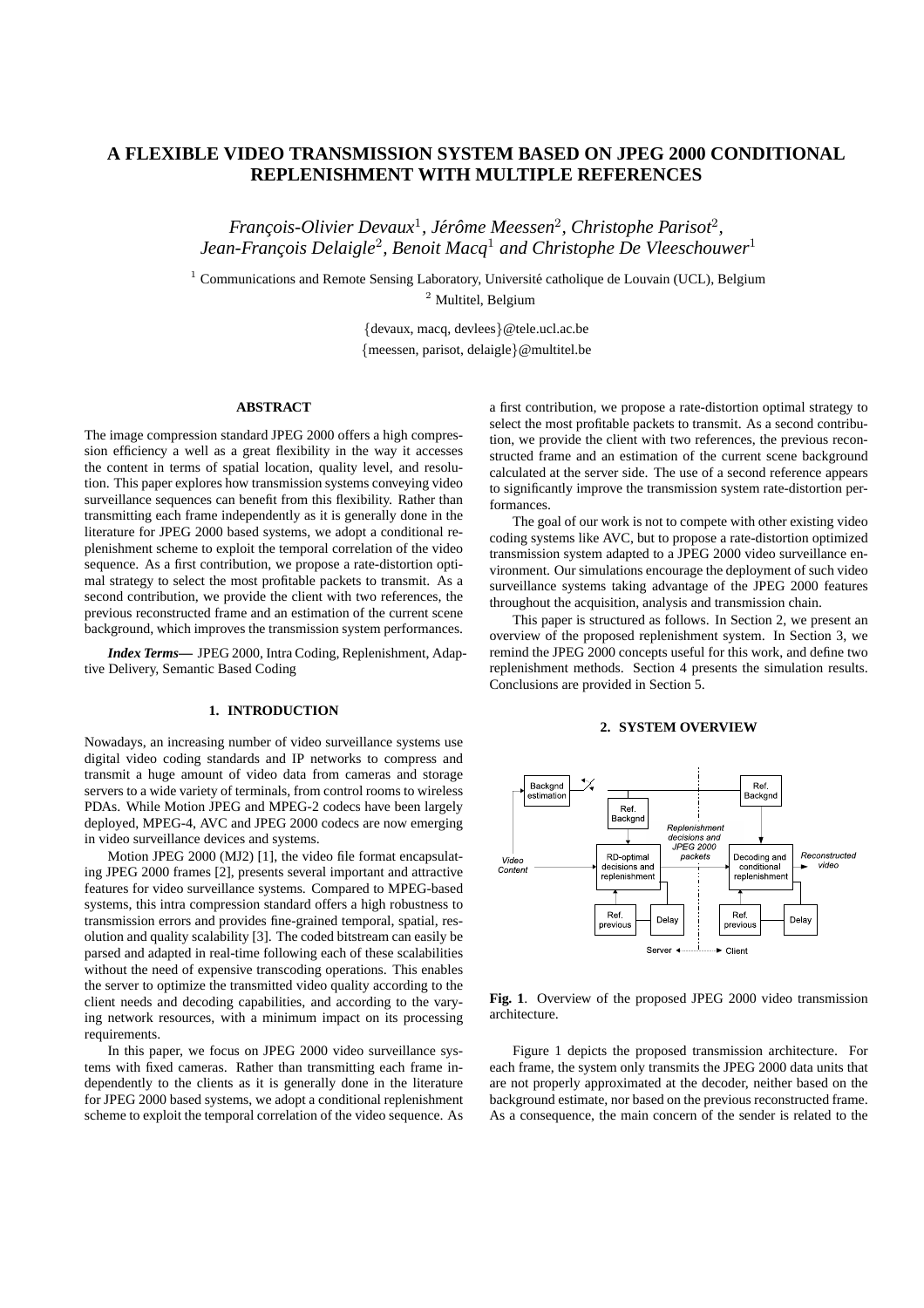selection of (i) the parts of the JPEG 2000 image that have to be refreshed, and (ii) the level of quality associated to the corresponding refreshments. The second issue addressed by the sender is related to the background estimation. In the proposed system, an average background is computed based on Gaussian mixtures that collect the statistics of past image samples in specific pixel locations, as presented in [4]. At regular time intervals, or when the current background estimate sufficiently differs from the reference background available at the client, the current background is transmitted to the receiver, and the reference background is updated.

# **3. CONDITIONAL REPLENISHMENT**

The section is organized as follows. First, we review the specificities of the JPEG 2000 standard that are relevant to the design of our replenishment decision engine. Then, we explain how rate-distortion optimal replenishment decisions are taken in agreement with the JPEG 2000 structure. Finally, we define two replenishment schemes that differ by their ability to exploit the background estimate as a replenishment reference.

### **3.1. JPEG 2000 image representation and code stream abstraction**

The JPEG 2000 standard describes images in terms of their discrete wavelet coefficients. Hence, a replenishment scheme dedicated to JPEG 2000 contents decides to refresh or approximate the current image wavelet transform, based on the knowledge of the wavelet coefficients describing the reference background and previous images. An important question raised by conditional replenishment is related to the granularity of access to the current JPEG 2000 image coefficients. Specifically, one needs to understand to which extent it is possible to define the resolution, the subband, the position and the reconstruction accuracy of the coefficients that are refreshed. That issue is directly related to the JPEG 2000 format, which can be summarized as follows.

According to the JPEG 2000 standard, the subbands issued from the wavelet transform are partitioned into *code-blocks* that are coded independently [2] [3] [5]. Each code-block is coded into an embedded bitstream, i.e. into a stream that provides a representation that is (close-to-)optimal in the rate-distortion sense when truncated to any desired length. To achieve rate-distortion (RD) optimal scalability at the image level, the embedded bitstream of each code-block is partitioned into a sequence of increments based on a set of truncating points that correspond to the various rate-distortion trade-offs [6] defined by a set of Lagrange multipliers. A Lagrange multiplier  $\lambda$ translates a cost in bytes in terms of distortion. It defines the relative importance of rate and distortion. Given  $\lambda$ , the RD optimal truncation of a code-block bitstream is obtained by truncating the embedded bitstream so as to minimize the Lagrangian cost function  $\mathcal{L}(\lambda) = D(R) + \lambda R$ , where  $D(R)$  denotes the distortion resulting from the truncation to  $R$  bytes. Different Lagrange multipliers define different rate-distortion trade-offs, which in turn result in different truncation points. For each code-block, a decreasing sequence of Lagrange multipliers  $\{\lambda_q\}_{q>0}$  identifies an ordered set of truncation points that partition the code-block bitstream into a sequence of incremental contributions [6]. Incremental contributions from the set of image code-blocks are then collected into so-called quality layers,  $Q_q$ . The targeted rate-distortion trade-offs during the truncation are the same for all the code-blocks. Consequently, for any quality layer index l, the contributions provided by layers  $Q_1$  through  $Q_1$  constitute a rate-distortion optimal representation of the entire image. It

thus provides distortion scalability at the image level. Resolution scalability and spatial random access to the image result from the fact that each code-block is associated to a specific subband and to a limited spatial region.

Although they are coded independently, code-blocks are not identified explicitly within a JPEG 2000 codestream. Instead, the codeblocks associated to a given resolution are grouped into *precincts*, based on their spatial location [2, 7]. Hence, a precinct corresponds to the parts of the JPEG 2000 codestream that are specific to a given resolution and spatial location. As a consequence of the quality layering defined above, a precinct can also be viewed as a hierarchy of *packets*, each packet collecting the parts of the codestream that correspond to a given quality among all code-blocks matching the precinct resolution and position. Hence, packets are the basic access unit in the JPEG 2000 codestream.

# **3.2. RD optimal replenishment**

Given a targeted transmission budget and a reference image available at the receiver, we now explain how to select the JPEG 2000 packets of the current image codestream so as to maximize the reconstructed image quality. As the JPEG 2000 codestream consists in a set of precincts organized in a hierarchy of layers, the problem consists in selecting the indexes of the precincts to refresh and their quality of refreshment, so as to maximize the reconstructed quality (or minimize the distortion) under the bit budget constraint, knowing that non-refreshed precincts are approximated based on the wavelet coefficients of the reference image. The use of multiple reference images is described in Section 3.3.

To simplify notations, and without loss of generality, the precincts, originally defined by their  $(r, p)$  indexes, are now labeled by a single index  $i$ . To solve the problem efficiently, we assume an additive distortion metric, for which the contribution provided by multiple precincts to the entire image distortion is equal to the sum of the distortion computed for each individual precinct. We define  $d^q(i)$ and  $d^0(i)$  to denote the distortion computed when the  $i^{th}$  precinct is approximated based on its  $q$  first packets, i.e. its  $q$  first layers, and based on the reference image, respectively. We also denote  $s^q(i)$  to be the size in bytes of the q first packets of the  $i^{th}$  precinct and T the bit budget. Based on the additivity assumption and because a packet is only useful upon reception of all its ancestors, the problem can be formulated as a Knapsack problem with precedence constraints [8]. Let  $q(i)$  denote the number of quality layers transmitted for the  $i^{th}$ precinct. Then, the RD optimal refreshment decisions are defined by the set  $\{q(i)\}_{i\leq N}$  that maximizes  $\sum_{i\leq N} (d^0(i) - d^{q(i)}(i))$ , subject to  $\sum_{i\leq N} s^{q(i)}(i) \leq T$ . Formally, this Knapsack problem can be solved based on dynamic programming [8, 9]. However, two specificities of our problem simplify it, and make an iterative greedy solution RD optimal.

First, the lower RD convex-hull of a precinct originates in the RD point defined by the reference image  $(R = 0)$  and goes through all the refreshment solutions that involve a sufficient number of quality layers. This is because, in absence of a reference frame, the benefit per transmission cost of a precinct packet decreases as the layer index increases [6]. Hence, the succession of RD points corresponding to an increasing number of layers sustains the lower RD convexhull in absence of reference. In the replenishment case, the lower RD convex-hull is affected by the existence of a reference frame, and the refreshment of a precinct only becomes worthwhile in the convexhull sense beyond a quality level for which the benefit (compared to the quality achieved based on the reference frame) per unit of rate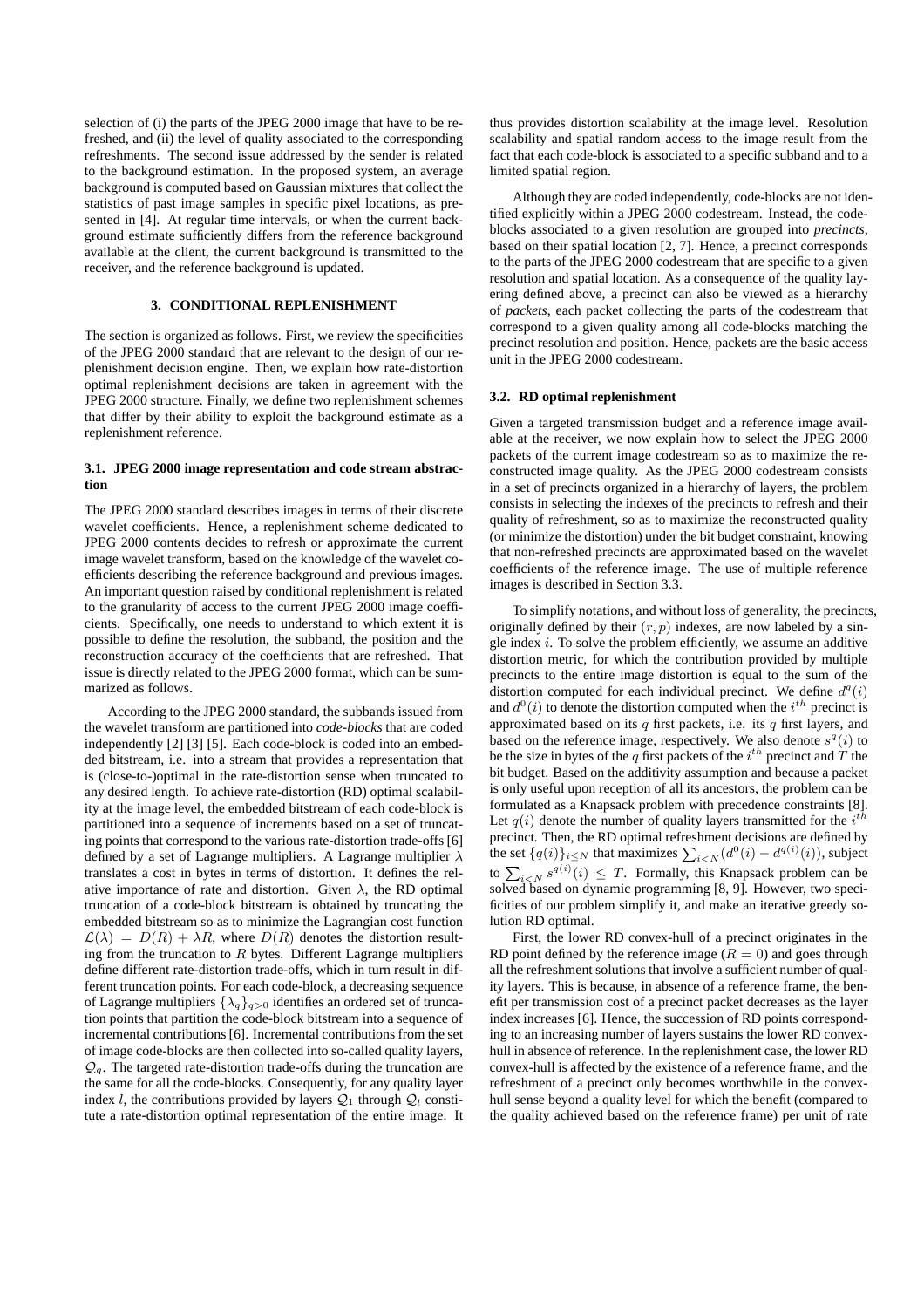becomes larger than the relative gain offered by subsequent layers of the precinct. Hence, for the  $i^{\bar{t}h}$  precinct, the set of convex-hull RD optimal solutions contains the reference precinct  $(R=0)$  and the refreshment solutions involving more than  $q_r(i)$  quality layers, with  $q_r(i)$  being the smallest value q such that

$$
\frac{d^0(i) - d^q(i)}{s^q(i)} \ge \frac{d^0(i) - d^{q+1}(i)}{s^{q+1}(i)}\tag{1}
$$

Second, the bit budget constraint can be somewhat relaxed, without impairing the overall performance of the communication system. This is because all video communication applications rely on buffers to absorb momentary rate fluctuations. As a consequence, the few bits that are saved (or overspent) compared to the bit budget allocated to a frame just slightly increments (or decrements) the budget allocated to the next frame.

As a consequence of the above observations, overall RD optimality can be achieved at the image level by selecting the packets to transmit so as to refresh the image precincts in decreasing order of benefit per unit of rate, up to exhaustion of the transmission budget. This approach is equivalent in principle to the one defined in [7], but is adapted to account for the availability of a reference image. Formally, the iterative process can be defined as follows.

Let  $q_t(i, m)$  denote the number of layers already transmitted for the  $i^{th}$  precinct at step m, and let  $q_t^+(i, m)$  denote the next convexhull optimal refreshment level for the  $i^{th}$  precinct at step m. Based on the above discussion,  $q_t^+(i, m) = q_r(i)$  when  $q_t(i, m) = 0$ , and  $q_t^+(i,m) = q_t(i,m) + 1$  in other cases. Based on these definitions, at the initial step, we have  $q_t(i, 1) = 0 \forall i$ . Then, at each step m, the greedy process decides to improve the quality of the precinct  $i_m^*$  that provides the largest decrement in distortion per unit of transmission, i.e.

$$
i_m * = \underset{1 \le i \le N}{\text{argmax}} \frac{\left(d^{q_t(i,m)}(i) - d^{q_t^+(i,m)}(i)\right)}{\left(s^{q_t^+(i,m)}(i) - s^{q_t(i,m)}(i)\right)} \tag{2}
$$

To prepare the next iteration,  $q_t(i, m+1)$  is set to  $q_t(i, m)$   $\forall i \neq i_m^*$ , and to  $q_t^+(i_m^*,m)$  when  $i=i_m^*$ . The process goes on iterating on  $m$ as long as the bit budget is not exhausted.

The solution is RD optimal in the sense that, for the achieved bit-budget, it is not possible to attain a lower reconstructed image distortion based on different refreshment decisions. This is because, by construction, it is not possible to find a non-transmitted packet that provides a larger gain per unit of rate than the gain provided by a transmitted packet.

In practice, in our work, the distortion metric is computed based on the Square Error (SE) of wavelet coefficients, and approximates the reconstructed image square error [6]. Formally, let  $B_i$  denote the set of code-blocks associated to precinct i, and let  $c_b[k]$  and  $\hat{c}_b[k]$ respectively denote the two-dimensional sequences of original and approximated subband samples in code-block  $b \in \mathcal{B}_i$ . The distortion  $d(i)$  associated to the approximation of the  $i<sup>th</sup>$  precinct is then defined by

$$
d(i) = \sum_{b \in \mathcal{B}_i} w_{sb}^2 \sum_{k \in b} (\hat{c}_b[k] - c_b[k])^2
$$
 (3)

where  $w_{sb}$  denotes the L2-norm of the wavelet basis functions for the subband  $sb$  to which code-block  $b$  belongs [6]. As an alternative to the conventional SE metric, one can also consider a distortion defined based on semantically meaningful weighting of the SE, so as to take into account the a priori knowledge one may get about the semantic significance of approximation errors. Assuming that the information about the semantic relevance of approximation errors is provided at the precinct level, we define the semantically weighted distortion to be  $d'(i) = w(i)d(i)$ , where  $w(i)$  denotes the semantic weight assigned to the  $i^{th}$  precinct. Semantically meaningful weighted distortion metrics have already been considered in the past. However, most earlier contributions exploit these metrics either before or during the encoding step. In contrast, our work supports the posterior definition of semantics weights, at transmission time, given the pre-encoded stream.

#### **3.3. Replenishment methods definition**

We now introduce the two replenishment methods that are considered in the simulations presented in Section 4. They are all based on the greedy approach described in Section 3.2, but differ in the way they define the reference image.

The **CR** (Conditional Replenishment) method follows the conventional replenishment mechanism originally introduced in [10] and adapted to the wavelet domain.

The **CRB** (CR with Background) method is novel and proposes to consider both the previous image and the estimated background as possible references for each precinct. In practice, for a given precinct, the image that best approximates the precinct is selected as the reference for that specific precinct. Our simulations demonstrate that CRB significantly outperforms CR in the surveillance scenario of interest in our study.

#### **4. RESULTS**

 $argmax_{1 \le i \le N} \frac{\left(d^{q_t(i,m)}(i) - d^{q_t^+(i,m)}(i)\right)}{\left(s^{q_t^+(i,m)}(i) - s^{q_t(i,m)}(i)\right)}$  estimated background and the segmentation masks are available on<br>the WCAM project website [11]. Regarding the JPEG 2000 com-<br>pression parameters, the s  $(i)$  estimated background and the segmentation masks are available on  $\mathbb{R}^n$  $\blacksquare$  . The contract of the contract of the contract of the contract of the contract of the contract of the contract of the contract of the contract of the contract of the contract of the contract of the contract of the  $\frac{d(u,m)(i)}{dx^{(i,m)}(i)}$  (2) the WCAM project website [11]. Regarding the JPEG 2000 compression parameters, the sequence has been encoded with four qual-The transmission methods have been tested exhaustively, but we present the results on *Speedway*, a CIF video-surveillance sequence captured with a fixed camera at 25 fps. The original sequence, its the WCAM project website [11]. Regarding the JPEG 2000 comity layers (corresponding to compression ratios of 2.7, 13.5, 37 and 76) and with three code-blocks per precinct (one in each subband). In order to have a spatial coherence between the precincts at different resolutions, we have chosen decreasing precinct sizes of 32x32, 16x16, 8x8, and 4x4 for the three remaining lowest resolutions. Regarding the rate control, the bit-rate has been uniformly distributed on all frames in the three intra methods. With AVC, we have adapted the quantization parameters to reach the expected bit-rates.

> In these simulations, the background is sent only once at the beginning of the transmission because it remains sufficiently constant during the whole sequence. The transmission overhead is negligible, as the compressed estimated background of *Speedway* has a size of 55 Kbytes.

> Figure 2 compares the PSNR at different bit-rates of the CR, CRB, MJ2 and MPEG-4 AVC (with three different Intra Periods, IP) methods.

 $d(i) = \sum w_{sb}^2 \sum (\hat{c}_b[k] - c_b[k])^2$  (3) contractions these methods thanks to the estimated background that  $\sum_{sb}^{2} \sum_{s} (\hat{c}_b[k] - c_b[k])^2$  (3) cause only the most felour blocks are ferreshed. The extension methods of the estimated background that The CR method improves the MJ2 compression, which is the less efficient compression scheme, by 2 dBs at low bit rates because only the most relevant blocks are refreshed. The CRB method outperforms these methods thanks to the estimated background that concentrates the refreshment in the most changing areas.

> At very low bit rates, the CRB method results are close to MPEG-4 AVC. At 300 kbps, its PSNR is 1.5 dB below IP-10, 1.5 dB above IP-5 and 7 dB above IP-2. Its performances are comparable to AVC IP-2 at 1300 kbps. As mentioned in the introduction, the goal of this paper is not to propose a new compression scheme competing with existing ones like AVC, but rather to increase the perfor-